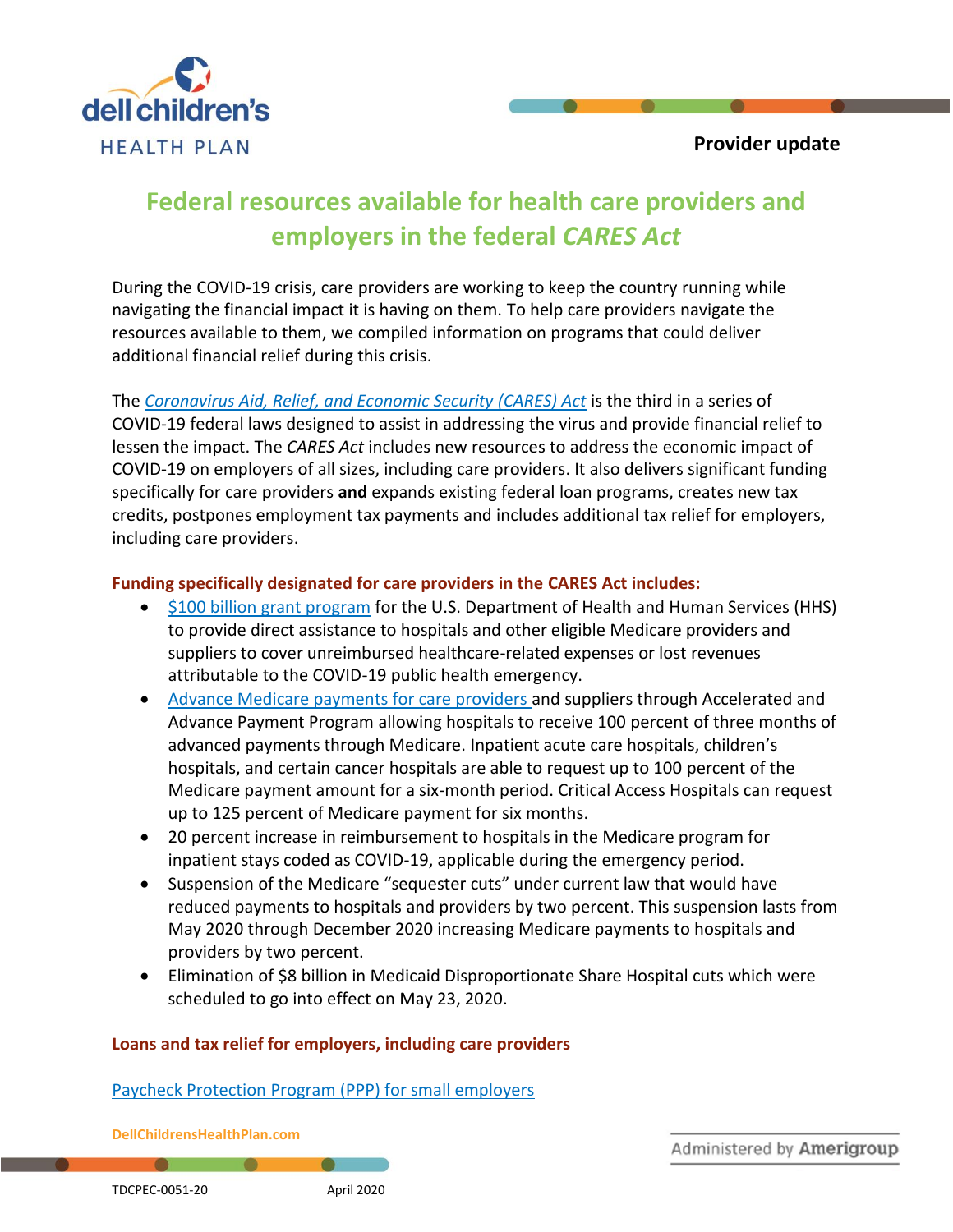This program provides employers, 501(c)(3) nonprofits, veterans' organizations and tribal small businesses that generally have fewer than 500 employees with loans of up to \$10 million through the [U.S. Small Business](https://content.sba.gov/sites/default/files/2020-04/PPP--IFRN%20FINAL.pdf) Administration 7(a) loan program. Both the U.S. Small Business [Administration](https://content.sba.gov/sites/default/files/2020-04/PPP--IFRN%20FINAL.pdf) (SBA) and the [U.S. Treasury](https://home.treasury.gov/policy-issues/top-priorities/cares-act/assistance-for-small-businesses) Department have issued guidance on these loans, which can serve as great resources for small employers.

**Lenders may begin processing PPP loan applications as soon as April 3, 2020, and the program will be available through June 30, 2020. Please note that these loans will be fully forgiven if employees are kept on payroll for eight weeks and the funds are used for payroll costs including health benefits, interest on mortgages, rent, and utilities.** Additional details on the PPP program include:

- You can apply through an[y existing SBA 7\(a\) lender](https://www.sba.gov/paycheckprotection/find) or through any federally insured depository institution, federally insured credit union, and Farm Credit System institution that is participating. Other regulated lenders will be available to make these loans once they are approved and enrolled in the program. You should consult with your local lender as to whether it is participating in the program.
- PPP loan payments will also be deferred for six months. No collateral or personal guarantees are required.
- Neither the government nor lenders will charge small businesses any fees.
- The business must have been in operation on February 15, 2020.
- Eligible entities also include sole proprietors, independent contractors and other self-employed individuals.
- PPP loan amounts are 250 percent of the average total monthly payroll costs incurred during the one-year period before the date of the loan.
- Allowable uses of the PPP loan include ongoing payroll support (including health care benefits/insurance premiums), as well as mortgage interest, rent and utility payments.
- All businesses are eligible irrespective of ability to pay, and if the employer maintains employment levels, it is eligible for loan forgiveness equal to the amount spent by the borrower during an 8-week period after the origination date of the PPP loan on payroll costs, mortgage interest, rent/lease and utilities.
- Mandates all participating lenders to defer payments for at least six months (up to one year).

## Economic Injury Disaster Loan (EIDL) and [Emergency Economic Injury Grants](https://www.sba.gov/funding-programs/loans/coronavirus-relief-options/economic-injury-disaster-loan-emergency-advance)

- EIDLs allow small businesses to receive immediate cash advance payments of \$10,000 in three days and waiver of certain requirements on loans of less than \$200,000. To access the advance, the business first applies for an EIDL and then requests the advance. The advance does not need to be repaid under **any** circumstance and may be used for payroll, to pay for sick leave, or pay business obligations such as rent/mortgage and debt.
- EIDLs are lower interest loans with principal and interest deferment at the SBA Administrator's discretion.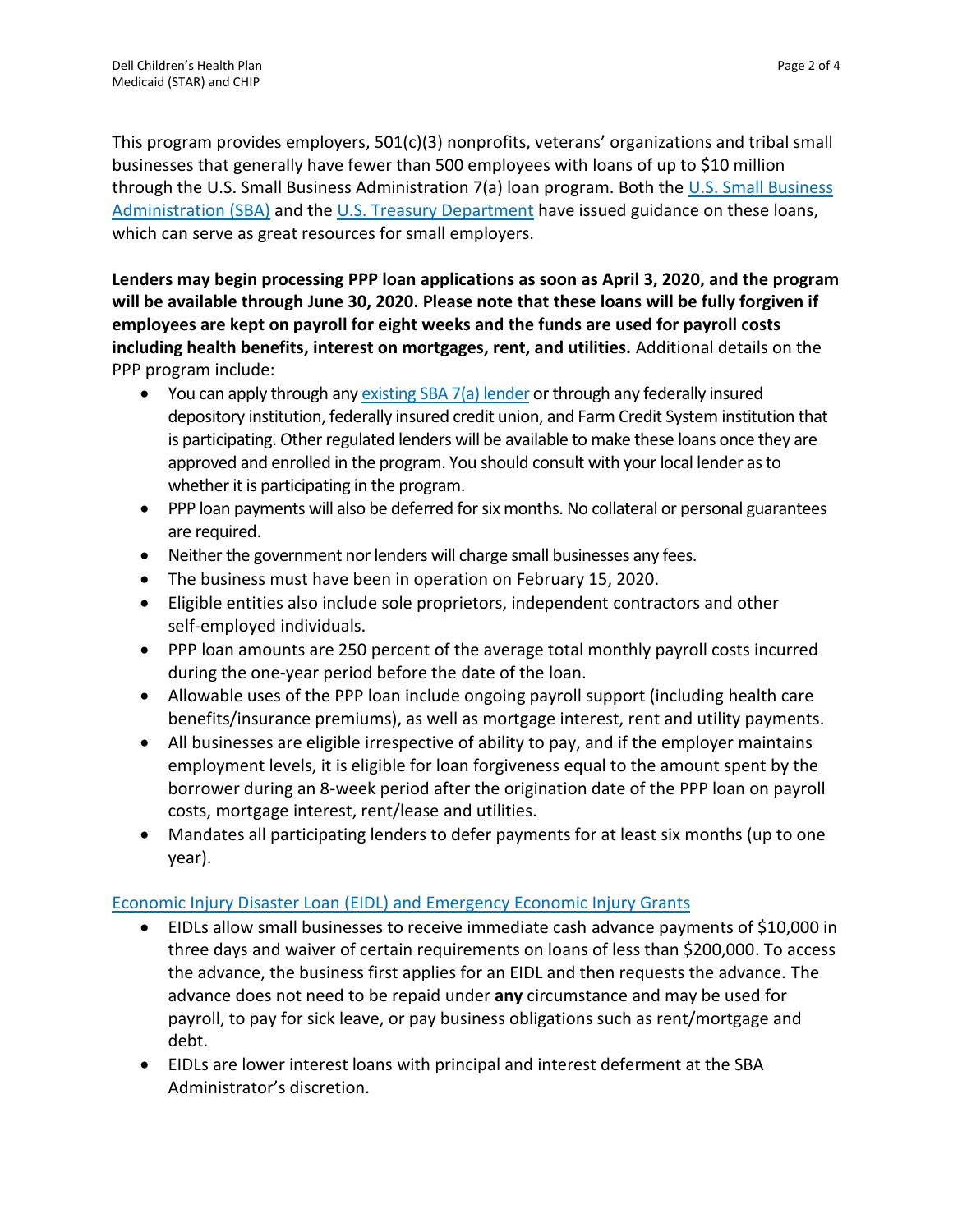- Eligible entities are businesses, cooperatives, employee stock ownership plans, and tribal small business concerns with fewer than 500 employees, or any individual operating as a sole proprietor or an independent contractor. Private nonprofit businesses of any size are also eligible.
- An EIDL may be used for payroll and other operating expenses, but cannot be used for the same purposes as a PPP Loan.
- Eligible entities can get both an EIDL and a PPP loan, but any advance amount is subtracted from the amount forgiven in the PPP loan.

## [Small Business Association \(SBA\)](https://www.sba.gov/funding-programs/loans/coronavirus-relief-options/sba-express-bridge-loans) Express Bridge Loans

- **[Express Bridge Loan Pilot Program](https://www.sba.gov/document/support--express-bridge-loan-pilot-program-guide) allows small businesses who currently have a** business relationship with an SBA Express Lender to access up to \$25,000 quickly.
- These loans can provide vital economic support to small businesses to help overcome the temporary loss of revenue they are experiencing and can be a term loan or used to bridge the gap while applying for a direct **[SBA Economic Injury Disaster Loan](http://www.sba.gov/disaster) (EIDL)**.
- If a small business has an urgent need for cash while waiting for decision and disbursement on an EIDL, they may qualify for an SBA Express Bridge Loan.
- Loan will be repaid in full or in part by proceeds from the EIDL.

## [Small business debt relief](https://www.sba.gov/funding-programs/loans/coronavirus-relief-options/sba-debt-relief)

- Eligible small businesses are those with non-disaster Small Business Administration (SBA) loans (loans not made under the Paycheck Protection Program) and others.
- The SBA will cover all loan payments on these SBA loans for 6 months.
- This relief is also available to new borrowers who take out eligible loans within 6 months of March 27, 2020.

#### **Financial support for medium and large employers**

The *CARES Act* includes \$454 billion for the U.S. Treasury Department to be used to capitalize one or more loan facilities, established by the Federal Reserve, to make direct secured business loans to companies, including those with **between 500 and 10,000 employees**. These loans would be fully secured by the borrower's assets and that the borrower not engage in stock buybacks or furnish dividends while the loan is outstanding and for 12 months thereafter, and agree to limits on executive compensation. **Once additional details and guidance are released, this information will be updated.** 

#### [Employee retention tax credits for all businesses](https://www.irs.gov/newsroom/irs-employee-retention-credit-available-for-many-businesses-financially-impacted-by-covid-19)

Any employer or 501(c)(3) tax-exempt organization experiencing more than a 50 percent drop in gross receipts during the COVID-19 crisis is eligible for an advanceable or refundable payroll tax credit for keeping employees on the payroll. The amount of credit each quarter is up to 50 percent of wages (up to \$10,000) (Sec. 2301). The IRS recently released **[guidance](https://www.irs.gov/newsroom/irs-employee-retention-credit-available-for-many-businesses-financially-impacted-by-covid-19)** on this tax credit.